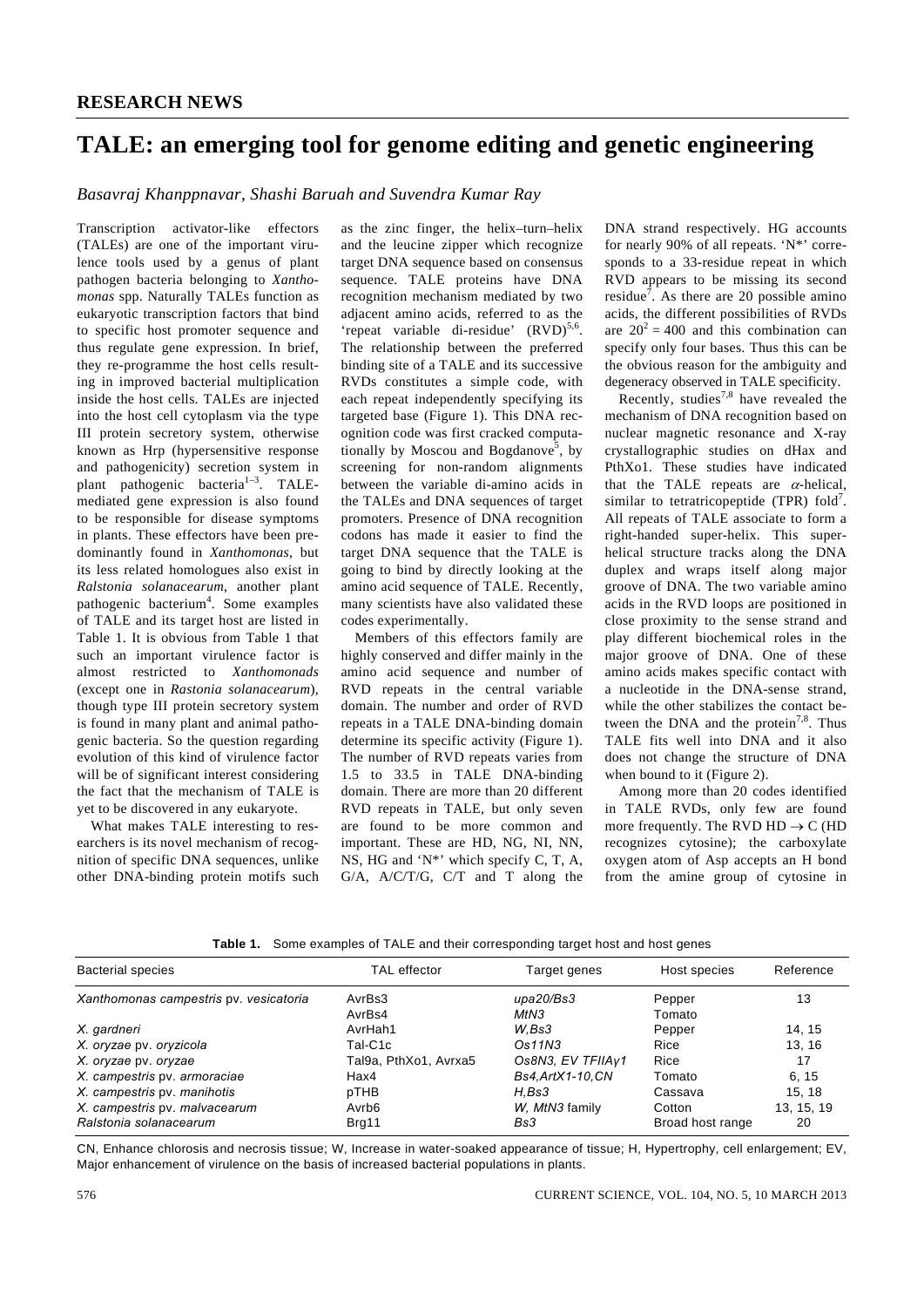| Organism                   | Modification                                                                                                                | Reference |
|----------------------------|-----------------------------------------------------------------------------------------------------------------------------|-----------|
| Human                      | Treatment of inherited disease, Friedreichs ataxia by gene expression of frataxin                                           | 21        |
| Zebra fish                 | Heritable in vivo gene knockout                                                                                             | 12        |
| Rice                       | Xoo-resistant rice lines by disruption of susceptible genes                                                                 | 22        |
| Rat                        | Heritable IgM locus disruption                                                                                              | 23        |
| Arabidopsis                | TALEN directed to ADH1 in Arabidopsis thaliana protoplasts                                                                  | 24        |
| Silkworm Bombyx mori       | Endogenous BmBLOS2 gene disruption                                                                                          | 25        |
| HIV-derived DNA-RNA hybrid | Potential control of DNA replication and retroviral infections by a specific<br>DNA-RNA hybrid recognition employing TALENs | 8         |

**Table 2.** Some recent successful advances in TALE-mediated genome modification

Xoo, *Xanthomonas oryzae* pv. *oryzae.* 



**Figure 1.** Systematic alignment of TALE showing its DNA-binding domain, type III secretory (T3S) signal sequence, nuclear localization signal sequence (NLS) and transcriptional activation domain. Each box in a DNA-binding domain indicates a single repeat variable di-residue (RVD) repeat specifying its target base, e.g. NG recognizes nucleotide base thymine and while HD recognizes nucleotide base cytosine. Each RVD in  $\alpha$ -helical structure covers an axial distance of around 3 Å, which is close to 3.4 Å axial distance of nucleotide base in the DNA helix.



**Figure 2.** Systematic representation of TALE DNA-binding domain bound to its target DNA strand. Each colour box indicates a different RVD. All the RVD repeats constitute a super-helical structure which wraps around the major groove of DNA and exposes RVDs to bind DNA specifically.

TALE repeats. In the case of  $NS \rightarrow A$ , the hydroxyl group of Ser donates an H-bond to the N7 atom of adenine. Compared with HD, NS is nonselective in that it can recognize all four bases. Similar to adenine, guanine also contains a N7 atom, which is likely recognized by Ser in the same manner<sup>7,8</sup>. A more recent structural and biophysical analysis of TALE, dHax3 showed that four additional cryptic repeats are formed immediately upstream of the central repeat region, and that this region provides the initial binding energy required for highaffinity target binding and sequencespecific recognition<sup>9</sup>.

 Strategies of genome manipulation have great application in both basic and applied research, including therapeutic interventions for genetic diseases, generation of stress-resistant crops and highyielding plants and animals. But the success of genetic manipulation and genetic engineering was always limited by the difficulty in targeting specific genes and modifying them efficiently. The novel mechanism of DNA recognition by simple code between amino acids in TALEs and DNA bases in their target sites has created great interest among scientists for its application for *in vivo* and *in vitro* site-specific DNA and genome modification (Figure 3). Numerous groups have designed artificial TALEs capable of recognizing new DNA sequences in a variety of experimental systems. Such engineered TALEs have been used to create artificial transcription factors that can be used to target and activate endogenous genes in tomato, *Arabidopsis thaliana* and human cells.

 The engineered TALEs can be fused to nuclease, such as catalytic domain of Fok1 to produce TAL effector nuclease or TALEN. These nucleases can be used for creating double strand break (DSB) at specific site. Further DSBs can be repaired by the donor-free and error-prone non-homologous end-joining repair (NHEJ), resulting in mutagenesis with small deletions or insertions that disrupt the gene of interest. Alternatively, DSBs can also be used for insertion or addition by homologous recombination with donor template for functional correction of gene (Figure 4). Recently, TALENbased technology was used successfully to generate rice variety resistant to pathogen, *Xanthomonas oryzae* by disrupting the disease susceptible(S) gene *Os11N3* in rice.

 Earlier, zinc finger domains fused with endonuclease (ZFNs) were used for generating site-directed DSBs, whose mechanism of recognition is based on nucleotide triplets. But TALENs have proved to be more efficient and more versatile than  $ZFNs^{10}$ 

 Alternatively, a TALE constructed with activator or repressor as a functional can be used to regulate expression of a particular gene. Simultaneously, the other possible theoretical functional domains can be chromatin-modifying proteins such as cytidine deaminases, histone acetyltransferases or deacetylases or DNA methyltransferases. Recently, engineered TALEs are being successfully used for genome modification and TALEs are also portable to diverse cell lines<sup>11</sup>. Some of the successful advances in TALE-